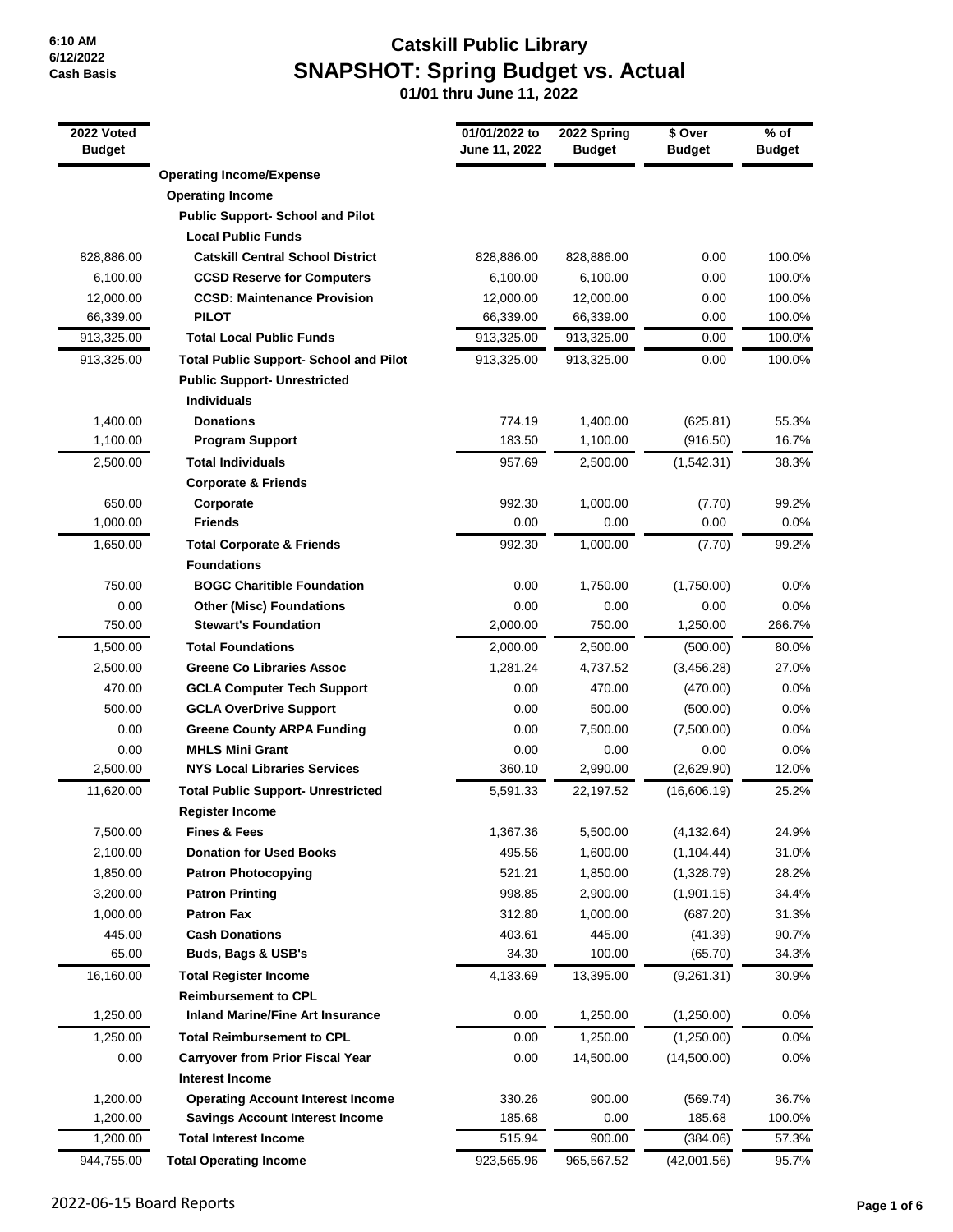## **Catskill Public Library SNAPSHOT: Spring Budget vs. Actual**

| 2022 Voted<br><b>Budget</b> |                                                | 01/01/2022 to<br>June 11, 2022 | 2022 Spring<br><b>Budget</b> | \$ Over<br><b>Budget</b> | $%$ of<br><b>Budget</b> |
|-----------------------------|------------------------------------------------|--------------------------------|------------------------------|--------------------------|-------------------------|
|                             | <b>Operating Expenses</b>                      |                                |                              |                          |                         |
|                             | <b>Personnel</b>                               |                                |                              |                          |                         |
|                             | <b>Salaries &amp; Wages</b>                    |                                |                              |                          |                         |
| 72,028.32                   | <b>Director Salary</b>                         | 32,046.39                      | 72,028.32                    | (39,981.93)              | 44.5%                   |
| 65,972.08                   | <b>Bookkeeping</b>                             | 30,823.02                      | 70,590.13                    | (39,767.11)              | 43.7%                   |
| 59,575.83                   | <b>Library Branch Manager</b>                  | 29,207.85                      | 63,746.14                    | (34, 538.29)             | 45.8%                   |
| 56,066.28                   | <b>Adult Services Librarian</b>                | 11,086.90                      | 59,990.92                    | (48,904.02)              | 18.5%                   |
| 56,066.28                   | Youth Services Librarian                       | 25,705.03                      | 59,990.92                    | (34, 285.89)             | 42.8%                   |
| 17,263.46                   | <b>Reference Librarian</b>                     | 9,441.36                       | 18,471.90                    | (9,030.54)               | 51.1%                   |
| 38,320.28                   | <b>Head of Circulation</b>                     | 17,681.63                      | 41,002.70                    | (23, 321.07)             | 43.1%                   |
| 87,963.00                   | <b>Catskill Support Staff</b>                  | 56,522.38                      | 94,120.41                    | (37, 598.03)             | 60.1%                   |
| 7,800.00                    | <b>Palenville Support Staff</b>                | 5,693.47                       | 13,260.00                    | (7,566.53)               | 42.9%                   |
| 13,713.59                   | <b>Program Support Staff</b>                   | 4,862.51                       | 13,747.77                    | (8,885.26)               | 35.4%                   |
| 6,180.00                    | <b>Tech Support</b>                            | 2,027.47                       | 6,612.60                     | (4, 585.13)              | 30.7%                   |
| 480,949.12                  | <b>Budgeted Salaries &amp; Wages</b>           | 225,098.01                     | 513,561.81                   | (288, 463.80)            | 43.8%                   |
| 0.00                        | <b>LESS: Credit from Unfilled Positions</b>    | 0.00                           | (20, 940.93)                 | 20,940.93                | 0.0%                    |
| 480,949.12                  | <b>Total Salaries &amp; Wages</b>              | 225,098.01                     | 492,620.88                   | 717,718.89               | 45.7%                   |
|                             | <b>CPL Payroll Expenses</b>                    |                                |                              |                          |                         |
|                             | <b>CPL Payroll Taxes</b>                       |                                |                              |                          |                         |
| 29,818.70                   | <b>Social Security</b>                         | 13,596.91                      | 31,840.83                    | (18, 243.92)             | 42.7%                   |
| 6,974.35                    | <b>Medicare</b>                                | 3,193.92                       | 7,446.64                     | (4,252.72)               | 42.9%                   |
| 2,500.00                    | <b>NYS Unemployment Tax</b>                    | 2,727.65                       | 2,898.91                     | (171.26)                 | 94.1%                   |
| 201.61                      | <b>NYS Re-employment Service Fund</b>          | 101.03                         | 205.28                       | (104.25)                 | 49.2%                   |
| 39,494.66                   | <b>Total CPL Payroll Taxes</b>                 | 19,619.51                      | 42,391.66                    | (22, 772.15)             | 46.3%                   |
|                             | <b>Payroll Benefits &amp; Insurances</b>       |                                |                              |                          |                         |
|                             | <b>NYS Retirement Benefits</b>                 |                                |                              |                          |                         |
| 41,300.00                   | <b>CPL Pension Contribution</b>                | 0.00                           | 41,500.00                    | (41,500.00)              | $0.0\%$                 |
| 41,300.00                   | <b>Total NYS Retirement Benefits</b>           | 0.00                           | 41,500.00                    | (41,500.00)              | 0.0%                    |
|                             | <b>Payroll Insurance Benefits</b>              |                                |                              |                          |                         |
| 1,330.00                    | <b>Disability Insurance Premium</b>            | 0.00                           | 1,900.00                     | (1,900.00)               | 0.0%                    |
| 1,255.00                    | <b>Family Leave Insurance</b>                  | 0.00                           | 1,000.00                     | (1,000.00)               | 0.0%                    |
| 48,580.00                   | <b>Health Insurance</b>                        | 17,532.06                      | 48,880.00                    | (31, 347.94)             | 35.9%                   |
| 4,381.22                    | <b>Workers Compensation</b>                    | 3,717.00                       | 4,381.22                     | (664.22)                 | 84.8%                   |
| 55,546.22                   | <b>Total Payroll Benefits &amp; Insurances</b> | 21,249.06                      | 56,161.22                    | (34,912.16)              | 37.8%                   |
| 136,340.88                  | <b>Total CPL Payroll Expenses</b>              | 40,868.57                      | 140,052.88                   | (99, 184.31)             | 29.2%                   |
| 617,290.00                  | <b>Total Personnel</b>                         | 265,966.58                     | 632,673.76                   | (366, 707.18)            | 42.0%                   |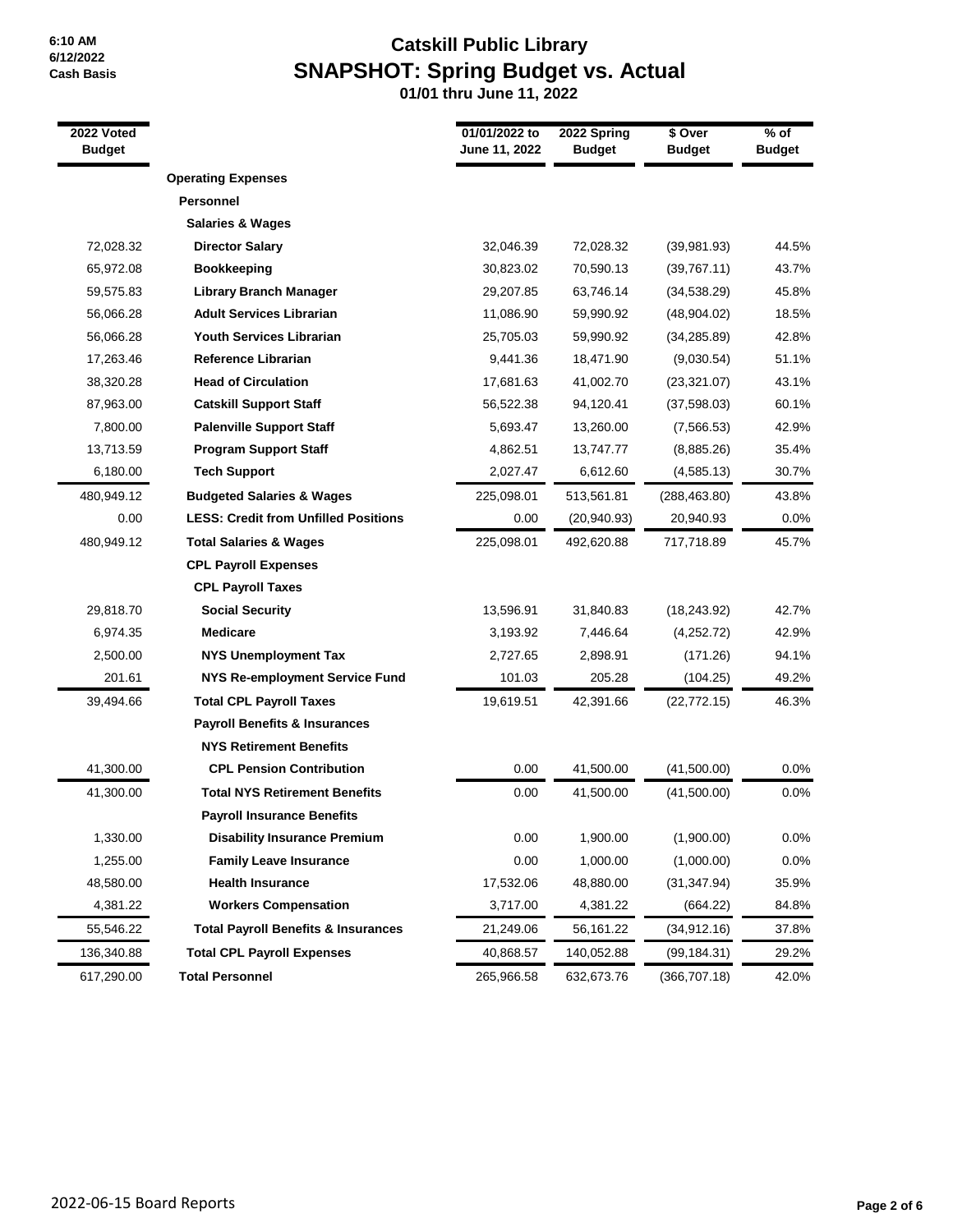## **Catskill Public Library SNAPSHOT: Spring Budget vs. Actual**

| 2022 Voted<br><b>Budget</b> |                                              | 01/01/2022 to<br>June 11, 2022 | 2022 Spring<br><b>Budget</b> | \$ Over<br><b>Budget</b> | $%$ of<br><b>Budget</b> |
|-----------------------------|----------------------------------------------|--------------------------------|------------------------------|--------------------------|-------------------------|
|                             | <b>Library Services</b>                      |                                |                              |                          |                         |
|                             | <b>Library Materials</b>                     |                                |                              |                          |                         |
|                             | <b>Print Materials</b>                       |                                |                              |                          |                         |
|                             | <b>Circulating Print Materials</b>           |                                |                              |                          |                         |
| 8,000.00                    | <b>Adult Fiction</b>                         | 3,663.24                       | 7,850.00                     | (4, 186.76)              | 46.7%                   |
| 5,800.00                    | <b>Adult Non-Fiction</b>                     | 4,425.96                       | 7,500.00                     | (3,074.04)               | 59.0%                   |
| 5,000.00                    | Juvenile & YA Fiction                        | 2,977.24                       | 5,200.00                     | (2,222.76)               | 57.3%                   |
| 3,000.00                    | Juvenile & YA Non Fiction                    | 789.51                         | 3,215.00                     | (2,425.49)               | 24.6%                   |
| 1,300.00                    | <b>Large Print Books</b>                     | 1,637.78                       | 3,319.00                     | (1,681.22)               | 49.3%                   |
| 1,600.00                    | <b>Magazines</b>                             | 330.96                         | 1,625.00                     | (1,294.04)               | 20.4%                   |
| 24,700.00                   | <b>Total Circulating Print Materials</b>     | 13,824.69                      | 28,709.00                    | (14,884.31)              | 48.2%                   |
|                             | <b>Non Circulating Print Materials</b>       |                                |                              |                          |                         |
| 6,000.00                    | <b>Reference: Digitized Materials</b>        | 2,795.00                       | 6,000.00                     | (3,205.00)               | 46.6%                   |
| 729.00                      | <b>Reference: Print Materials</b>            | 0.00                           | 729.00                       | (729.00)                 | 0.0%                    |
| 1,075.00                    | <b>Local &amp; State History</b>             | 0.00                           | 1,000.00                     | (1,000.00)               | 0.0%                    |
| 2,784.00                    | <b>Newspapers</b>                            | 494.00                         | 1,520.00                     | (1,026.00)               | 32.5%                   |
| 825.00                      | <b>Professional Collection</b>               | 0.00                           | 900.00                       | (900.00)                 | 0.0%                    |
| 11,413.00                   | <b>Total Non Circulating Print Materials</b> | 3,289.00                       | 10,149.00                    | (6,860.00)               | 32.4%                   |
| 36,113.00                   | <b>Total Print Materials</b>                 | 17,113.69                      | 38,858.00                    | (21, 744.31)             | 44.0%                   |
|                             | Audiovisual                                  |                                |                              |                          |                         |
| 3,300.00                    | <b>Adult Books on CD</b>                     | 3,015.90                       | 4,600.00                     | (1,584.10)               | 65.6%                   |
| 11,940.00                   | <b>Adult DVD</b>                             | 6,071.92                       | 11,440.00                    | (5,368.08)               | 53.1%                   |
| 1,700.00                    | <b>Adult Music on CD</b>                     | 558.87                         | 1,600.00                     | (1,041.13)               | 34.9%                   |
| 870.00                      | Juvenile & YA Books on CD                    | 123.17                         | 1,175.00                     | (1,051.83)               | 10.5%                   |
| 1,000.00                    | Juvenile & YA DVD                            | 628.05                         | 1,525.00                     | (896.95)                 | 41.2%                   |
| 475.00                      | Juvenile & YA Music on CD                    | (1.69)                         | 300.00                       | (301.69)                 | $-0.6%$                 |
| 3,975.00                    | <b>Video Games</b>                           | 164.04                         | 3,400.00                     | (3,235.96)               | 4.8%                    |
| 3,000.00                    | <b>Azuradisk Repairs</b>                     | 0.00                           | 2,000.00                     | (2,000.00)               | 0.0%                    |
| 26,260.00                   | <b>Total Audiovisual</b>                     | 10,560.26                      | 26,040.00                    | (15, 479.74)             | 40.6%                   |
|                             | <b>Circulating eDevices</b>                  |                                |                              |                          |                         |
| 12,000.00                   | Hoopla                                       | 1,064.14                       | 6,000.00                     | (4,935.86)               | 17.7%                   |
| 30,000.00                   | <b>Overdrive: Local eBooks</b>               | 18.329.09                      | 30,000.00                    | (11,670.91)              | 61.1%                   |
| 260.00                      | iPad and Leap Pad Tablet & Materials         | 0.00                           | 260.00                       | (260.00)                 | 0.0%                    |
| 42,260.00                   | <b>Total Circulating eDevices</b>            | 19,393.23                      | 36,260.00                    | (16,866.77)              | 53.5%                   |
|                             | <b>Online Databases</b>                      |                                |                              |                          |                         |
| 900.00                      | Daily Mail Online Database                   | 1,055.00                       | 900.00                       | 155.00                   | 117.2%                  |
| 0.00                        | <b>Overdrive Databases</b>                   | 20.93                          | 3,500.00                     | (3,479.07)               | 0.6%                    |
| 400.00                      | <b>Worldbook Online Database</b>             | 423.30                         | 500.00                       | (76.70)                  | 84.7%                   |
| 1,300.00                    | <b>Total Online Databases</b>                | 1,499.23                       | 4,900.00                     | (3,400.77)               | 30.6%                   |
| 5,368.50                    | <b>MHLS Holds/Delivery Fee</b>               | 5,440.00                       | 5,440.00                     | 0.00                     | 100.0%                  |
| 6,092.50                    | <b>Processing Library Materials</b>          | 1,772.00                       | 6,100.00                     | (4,328.00)               | 29.0%                   |
| 117,394.00                  | <b>Total Library Materials</b>               | 55,778.41                      | 117,598.00                   | (61, 819.59)             | 47.4%                   |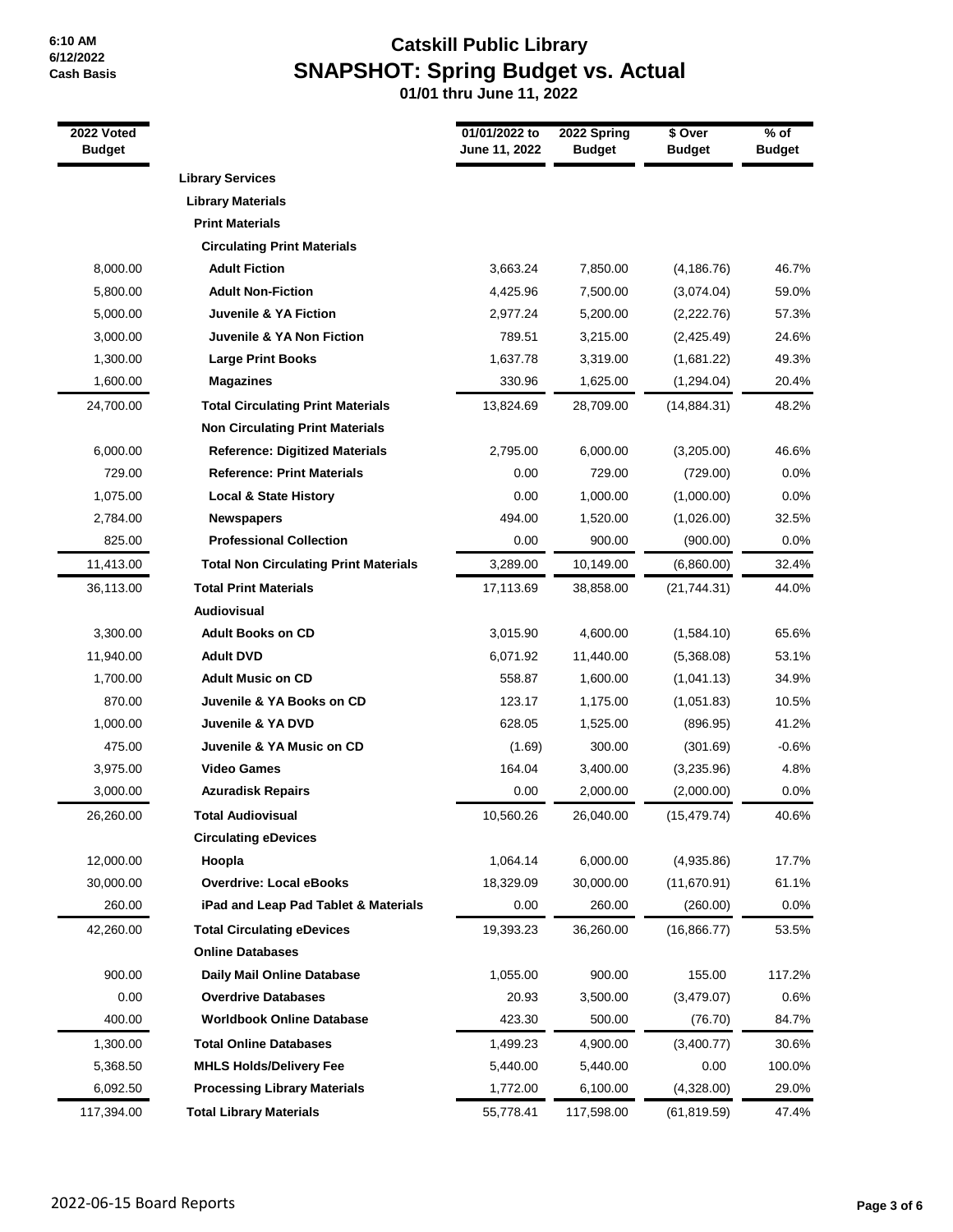# **Catskill Public Library SNAPSHOT: Spring Budget vs. Actual**

| 2022 Voted<br><b>Budget</b> |                                                   | 01/01/2022 to<br>June 11, 2022 | 2022 Spring<br><b>Budget</b> | \$ Over<br><b>Budget</b> | % of<br><b>Budget</b> |
|-----------------------------|---------------------------------------------------|--------------------------------|------------------------------|--------------------------|-----------------------|
|                             | <b>Patron Services</b>                            |                                |                              |                          |                       |
|                             | <b>Mid-Hudson Library System Services</b>         |                                |                              |                          |                       |
| 1,726.00                    | <b>MHLS General Fee</b>                           | 1,500.00                       | 1,500.00                     | 0.00                     | 100.0%                |
| 3,156.00                    | <b>MHLS Sierra Fee - General</b>                  | 2,775.00                       | 2,775.25                     | (0.25)                   | 100.0%                |
| 3,123.00                    | <b>MHLS Sierra Fee - License</b>                  | 3,692.00                       | 3,692.00                     | 0.00                     | 100.0%                |
| 0.00                        | <b>MHLS Web Hosting</b>                           | 0.00                           | 0.00                         | 0.00                     | 0.0%                  |
| 500.00                      | <b>MHLS Computer Services</b>                     | 510.00                         | 250.00                       | 260.00                   | 204.0%                |
| 8,505.00                    | <b>Total Mid-Hudson Library System Services</b>   | 8,477.00                       | 8,217.25                     | 259.75                   | 103.2%                |
|                             | <b>Patron Computers &amp; Printers</b>            |                                |                              |                          |                       |
| 3,984.00                    | <b>Internet Service Providers</b>                 | 2,067.88                       | 4,017.51                     | (1,949.63)               | 51.5%                 |
| 1,250.00                    | <b>Computer Tech Support</b>                      | 250.00                         | 1,300.00                     | (1,050.00)               | 19.2%                 |
| 750.00                      | LibData                                           | 500.00                         | 750.00                       | (250.00)                 | 66.7%                 |
| 2,200.00                    | <b>Ethernet Upgrades</b>                          | 0.00                           | 2,200.00                     | (2,200.00)               | 0.0%                  |
| 4,000.00                    | <b>Patron Computers (reserve)</b>                 | 0.00                           | 4,000.00                     | (4,000.00)               | 0.0%                  |
| 1,400.00                    | <b>Patron Computer Supplies</b>                   | 0.00                           | 1,400.00                     | (1,400.00)               | 0.0%                  |
| 0.00                        | <b>Patron Printer Hardware</b>                    | 0.00                           | 0.00                         | 0.00                     | 0.0%                  |
| 1,550.00                    | <b>Patron Copier &amp; Printer Supplies</b>       | 540.00                         | 1,550.00                     | (1,010.00)               | 34.8%                 |
| 1,800.00                    | <b>Patron Copier &amp; Printer Usage</b>          | 772.62                         | 2,000.00                     | (1, 227.38)              | 38.6%                 |
| 2,695.00                    | <b>Patron Copier &amp; Printer Leases</b>         | 1,330.38                       | 3,335.00                     | (2,004.62)               | 39.9%                 |
| 1,470.00                    | <b>Software &amp; Software Licenses</b>           | 0.00                           | 1,000.00                     | (1,000.00)               | 0.0%                  |
| 21,099.00                   | <b>Total Patron Computers &amp; Printers</b>      | 5,460.88                       | 21,552.51                    | (16,091.63)              | 25.3%                 |
|                             | <b>Library Programming</b>                        |                                |                              |                          |                       |
| 2,500.00                    | <b>Program Facilitators</b>                       | 0.00                           | 2,500.00                     | (2,500.00)               | 0.0%                  |
| 15,500.00                   | <b>Program Supplies</b>                           | 7,797.09                       | 15,500.00                    | (7,702.91)               | 50.3%                 |
| 0.00                        | <b>MOW and Outreach</b>                           | 0.00                           | 0.00                         | 0.00                     | 0.0%                  |
| 3,000.00                    | <b>Program Publicity &amp; Printing</b>           | 1,237.11                       | 3,000.00                     | (1,762.89)               | 41.2%                 |
| 1,500.00                    | Web Design & Maintenance                          | 100.00                         | 1,500.00                     | (1,400.00)               | 6.7%                  |
| 22,500.00                   | <b>Total Library Programming</b>                  | 9,134.20                       | 22,500.00                    | (13, 365.80)             | 40.6%                 |
| 52,104.00                   | Total Patron Services                             | 23,072.08                      | 52,269.76                    | (29, 197.68)             | 44.1%                 |
|                             | <b>Other Library Services &amp; Support</b>       |                                |                              |                          |                       |
| 750.00                      | <b>Library Cards</b>                              | 0.00                           | 450.00                       | (450.00)                 | 0.0%                  |
| 1,800.00                    | <b>Library Computer (staff/circ)</b>              | 0.00                           | 1,800.00                     | (1,800.00)               | 0.0%                  |
| 5,000.00                    | <b>Library Furnishing/Displays</b>                | 218.64                         | 5,000.00                     | (4,781.36)               | 4.4%                  |
| 1,114.00                    | <b>Library Equipment</b>                          | 0.00                           | 1,114.00                     | (1, 114.00)              | 0.0%                  |
| 0.00                        | <b>AED &amp; First Aid</b>                        | 3,386.00                       | 3,400.00                     | (14.00)                  | 99.6%                 |
| 3,100.00                    | <b>Library Office Supplies</b>                    | 1,106.62                       | 3,100.00                     | (1,993.38)               | 35.7%                 |
| 3,500.00                    | <b>Specialized Purchases - COVID-19</b>           | 1,058.57                       | 2,000.00                     | (941.43)                 | 52.9%                 |
| 725.00                      | <b>Stamps</b>                                     | 6.29                           | 675.00                       | (668.71)                 | 0.9%                  |
| 4,200.00                    | <b>Telephone</b>                                  | 1,861.54                       | 4,200.00                     | (2,338.46)               | 44.3%                 |
| 20,189.00                   | <b>Total Other Library Services &amp; Support</b> | 7,637.66                       | 21,739.00                    | (14, 101.34)             | 35.1%                 |
| 189,687.00                  | <b>Total Library Services</b>                     | 86,488.15                      | 191,606.76                   | (105, 118.61)            | 45.1%                 |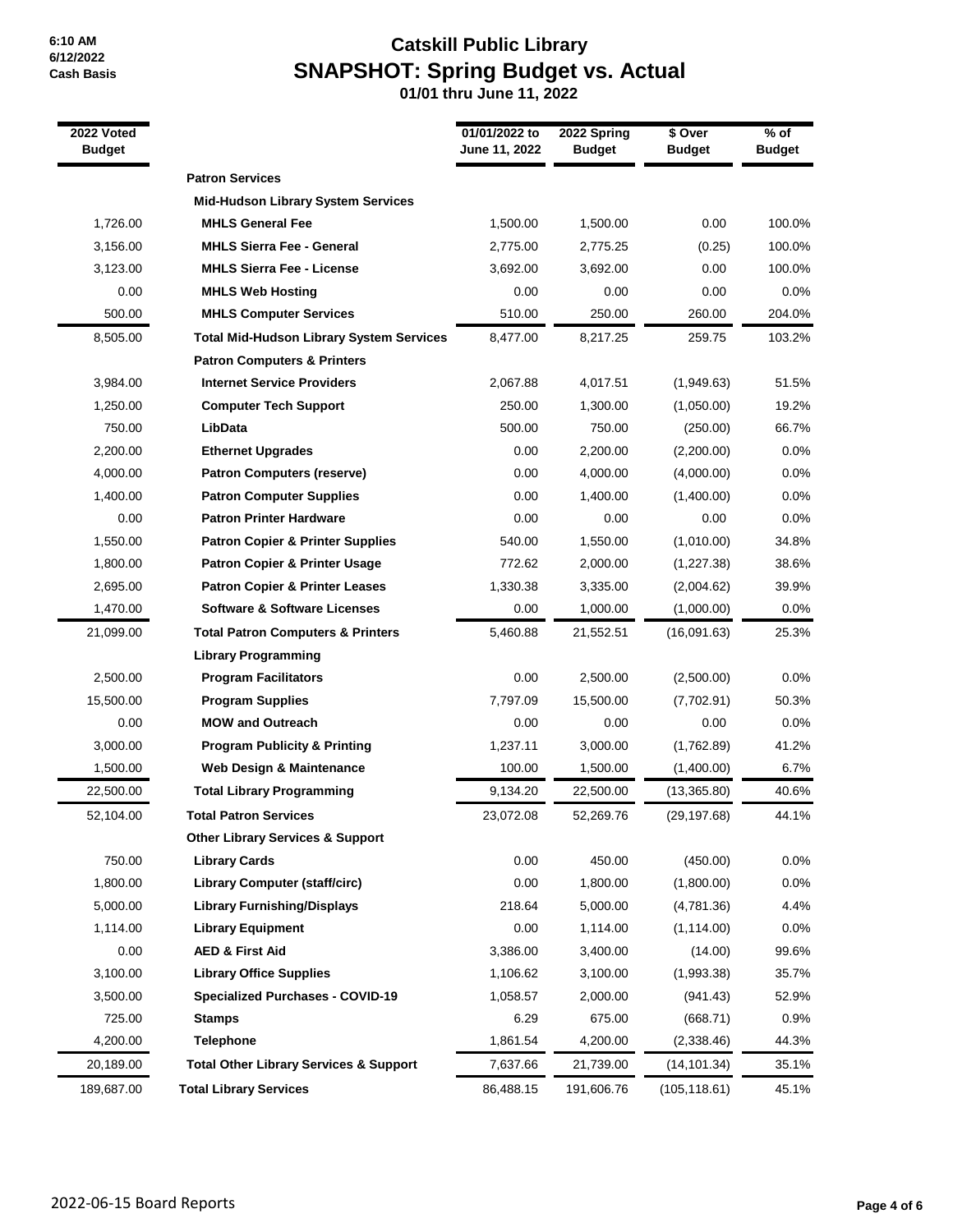# **Catskill Public Library SNAPSHOT: Spring Budget vs. Actual**

| $2022$ Voted<br><b>Budget</b> |                                            | 01/01/2022 to<br>June 11, 2022 | 2022 Spring<br><b>Budget</b> | \$ Over<br><b>Budget</b> | $%$ of<br><b>Budget</b> |
|-------------------------------|--------------------------------------------|--------------------------------|------------------------------|--------------------------|-------------------------|
|                               | <b>Library Administration</b>              |                                |                              |                          |                         |
|                               | <b>Outside Services</b>                    |                                |                              |                          |                         |
| 8,000.00                      | <b>Audit/Accounting</b>                    | 4,500.00                       | 8,000.00                     | (3,500.00)               | 56.3%                   |
| 2,100.00                      | <b>HR Consultant - Handbook</b>            | 0.00                           | 1,724.00                     | (1,724.00)               | 0.0%                    |
| 0.00                          | <b>Staff Search</b>                        | 499.00                         | 0.00                         | 499.00                   | 100.0%                  |
| 2,000.00                      | <b>Legal Services</b>                      | 0.00                           | 2,000.00                     | (2,000.00)               | 0.0%                    |
| 12,100.00                     | <b>Total Outside Services</b>              | 4,999.00                       | 11,724.00                    | (6,725.00)               | 42.6%                   |
|                               | <b>Travel and Meetings</b>                 |                                |                              |                          |                         |
| 500.00                        | <b>Conference, Convention, Meetings</b>    | 450.00                         | 500.00                       | (50.00)                  | 90.0%                   |
| 2,600.00                      | <b>Mileage &amp; Tolls</b>                 | 22.70                          | 2,250.00                     | (2,227.30)               | 1.0%                    |
| 500.00                        | <b>NYLA/ALA Conference</b>                 | 0.00                           | 500.00                       | (500.00)                 | $0.0\%$                 |
| 0.00                          | <b>Team Building/Turning Outward</b>       | 0.00                           | 800.00                       | (800.00)                 | 0.0%                    |
| 2,300.00                      | <b>Training</b>                            | 2,457.14                       | 2,407.00                     | 50.14                    | 102.1%                  |
| 5,900.00                      | <b>Total Travel and Meetings</b>           | 2,929.84                       | 6,457.00                     | (3,527.16)               | 45.4%                   |
|                               | <b>Insurance</b>                           |                                |                              |                          |                         |
| 8,918.00                      | <b>Commercial Insurance</b>                | 8,202.00                       | 8,766.00                     | (564.00)                 | 93.6%                   |
| 1,000.00                      | <b>Cyber Liability</b>                     | 1,452.78                       | 1,000.00                     | 452.78                   | 145.3%                  |
| 925.00                        | Director & Officers Insurance              | 0.00                           | 925.00                       | (925.00)                 | 0.0%                    |
| 2,500.00                      | Fine Art Insurance (partially funded)      | 2,870.00                       | 2,500.00                     | 370.00                   | 114.8%                  |
| 13,343.00                     | <b>Total Insurance</b>                     | 12,524.78                      | 13,191.00                    | (666.22)                 | 94.9%                   |
| 1,350.00                      | <b>Meeting Supplies</b>                    | 359.63                         | 1,350.00                     | (990.37)                 | 26.6%                   |
| 1,400.00                      | <b>Membership Dues</b>                     | 475.00                         | 1,400.00                     | (925.00)                 | 33.9%                   |
|                               | <b>Office Expenses</b>                     |                                |                              |                          |                         |
| 300.00                        | <b>Admin Computer Hardware</b>             | 0.00                           | 300.00                       | (300.00)                 | $0.0\%$                 |
| 0.00                          | <b>Admin Computer Supplies</b>             | 0.00                           | 0.00                         | 0.00                     | $0.0\%$                 |
| 500.00                        | <b>Office Equipment &amp; Repairs</b>      | 1,199.00                       | 500.00                       | 699.00                   | 239.8%                  |
| 918.00                        | <b>Office Furnishings</b>                  | 0.00                           | 918.00                       | (918.00)                 | 0.0%                    |
| 300.00                        | <b>Office Internet</b>                     | 150.00                         | 300.00                       | (150.00)                 | 50.0%                   |
| 300.00                        | <b>Office Postage</b>                      | 0.00                           | 300.00                       | (300.00)                 | 0.0%                    |
| 0.00                          | <b>Admin Printer Hardware</b>              | 0.00                           | 0.00                         | 0.00                     | $0.0\%$                 |
| 900.00                        | <b>Admin Copier &amp; Printer Supplies</b> | 0.00                           | 400.00                       | (400.00)                 | 0.0%                    |
| 800.00                        | <b>Admin Copier &amp; Printer Usage</b>    | 281.67                         | 800.00                       | (518.33)                 | 35.2%                   |
| 0.00                          | <b>Admin Copier &amp; Printer Lease</b>    | 853.80                         | 1,200.00                     | (346.20)                 | 71.2%                   |
| 2,100.00                      | <b>Office Supplies</b>                     | 1,086.01                       | 2,100.00                     | (1,013.99)               | 51.7%                   |
| 550.00                        | <b>Office Telephone</b>                    | 225.00                         | 550.00                       | (325.00)                 | 40.9%                   |
| 1,500.00                      | <b>QB Tax Tables &amp; Backup</b>          | 1,042.90                       | 1,500.00                     | (457.10)                 | 69.5%                   |
| 8,168.00                      | <b>Total Office Expenses</b>               | 4,838.38                       | 8,868.00                     | (4,029.62)               | 54.6%                   |
| 42,261.00                     | <b>Total Library Administration</b>        | 26,126.63                      | 42,990.00                    | (16,863.37)              | 60.8%                   |